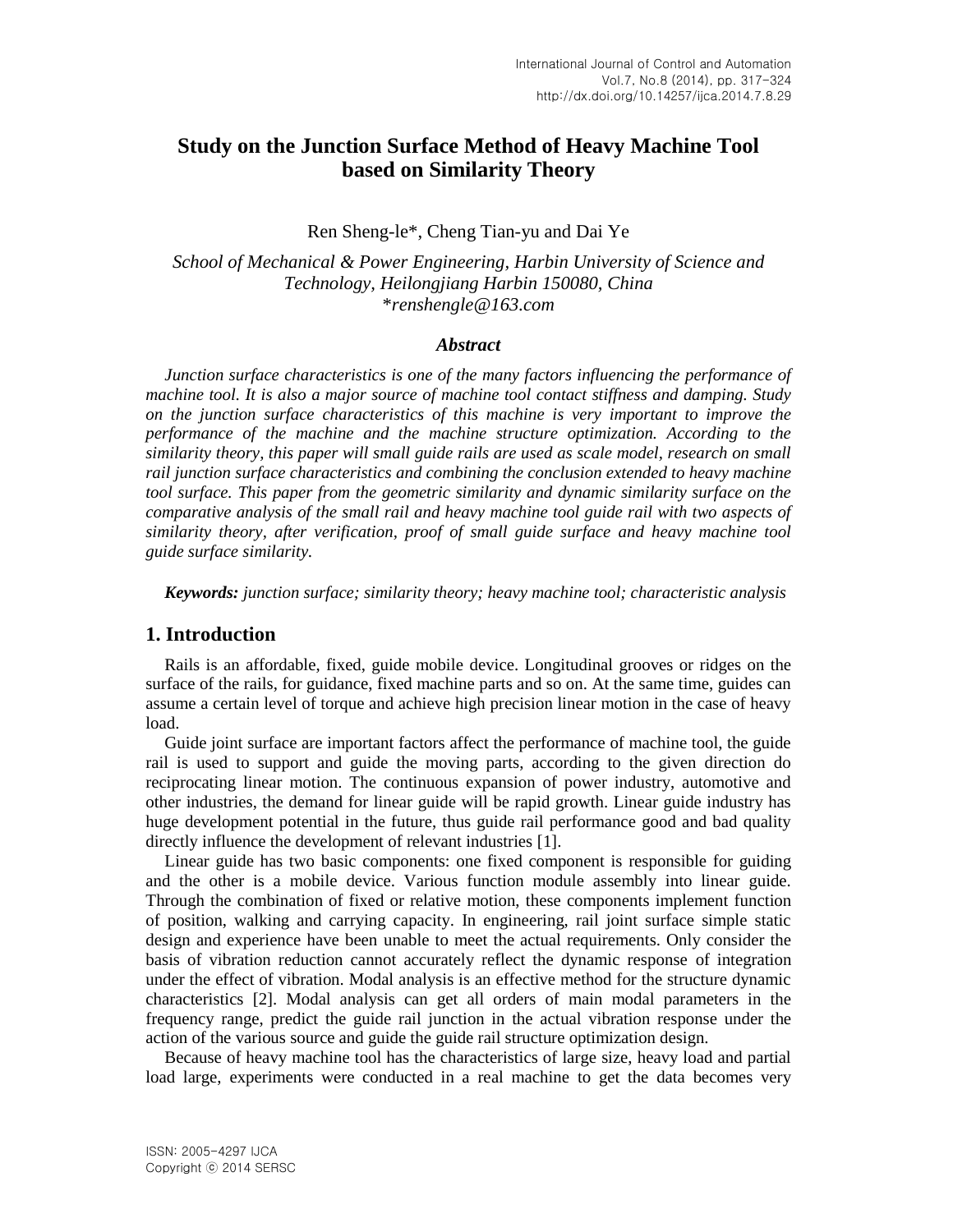difficult and long time. By using the combination of similarity theory, this paper proposes a heavy duty machine scale model, also known as small linear guide, are analyzed. The method is extended to the heavy duty machine tool and draw the following conclusion.

We get the static stiffness, the top five bands of the natural frequency and damping ratio of small linear guide surface by using test methods. Through the analysis of dynamic performance of rails, simulation of junction surface characteristics, we can understand the impact of junction surface characteristics on the overall structure of the component. Finally, small rails analysis of the results compare with experimental results to verify the validity and accuracy of the analysis method.

### **2. Theoretical Study on Joint Surface**

### **2.1. Contact Theory**

The contact asperity by elastic deformation of the elastic strain energy stored produce joint stiffness [3]. These micro convex body has the characteristics of self affine type [4]. Majumdar and Bhushan [5] put forward the famous MB contact model. The contact relation is simplified as a rigid plane and a plane contact with numerous micro convex body.

Guide joint surface is a typical mechanical structure. Guide rail and slide block has the quality and elasticity, so the surface will produce vibration in the work. The vibration state can be composed of parameter mathematical model to calculate the expression. One of the most important parameter is the vibration damping of structures. Vibration damping coefficient equation for [6]:

$$
\ddot{x} + 2\left(\frac{c}{2m}\right)\dot{x} + \frac{k}{m}x = 0\tag{1}
$$

Because of the existence of joint surface, the continuous physical machine structure change to a complex discontinuous structure with damping parameters. Related research shows that the contact rigidity of joint surface accounts for 60% to 80% [7] of overall stiffness of machine tool. And the contact damping results from contact surfaces accounts for more than 90% [8, 9] of the whole machine tool. So the contact rigidity and contact damping simultaneously exist in joint surface, and the two characteristics had a tremendous impact on the machine performance. References 1 simplifies contact relationship of joint surface to a kind of contact between micro convex body and plane, and presents the dimensionless stiffness model of the joint surface.

$$
K_{n}^{*} = \frac{2}{\sqrt{\pi}} g_{1}(D) \varphi^{\left(\frac{2-D}{2}\right)^{2}} A_{n}^{* \frac{D}{2}} \left[ \left( \frac{2-D}{D} \right)^{\frac{1-D}{2}} - a_{c}^{* \frac{1-D}{2}} \right]
$$
(2)

### **2.2. Similarity Theory**

Similarity theory is the theory method described works of similar phenomena. The relationship between the theory through the study of similar engineering problems, such as the model and the calculation expression. Similar theory use similarity relation mathematical model to determine the unknown with the known data.

Fixed structure in the elastic range according to the structural types and materials given damping ratio. The value given is the viscous damping ratio of equivalent structure. The loss factor of the same material is the same [10]. The damping ratio of structural damping and critical damping coefficient. So the damping ratio is dimensionless [11]. From the theory,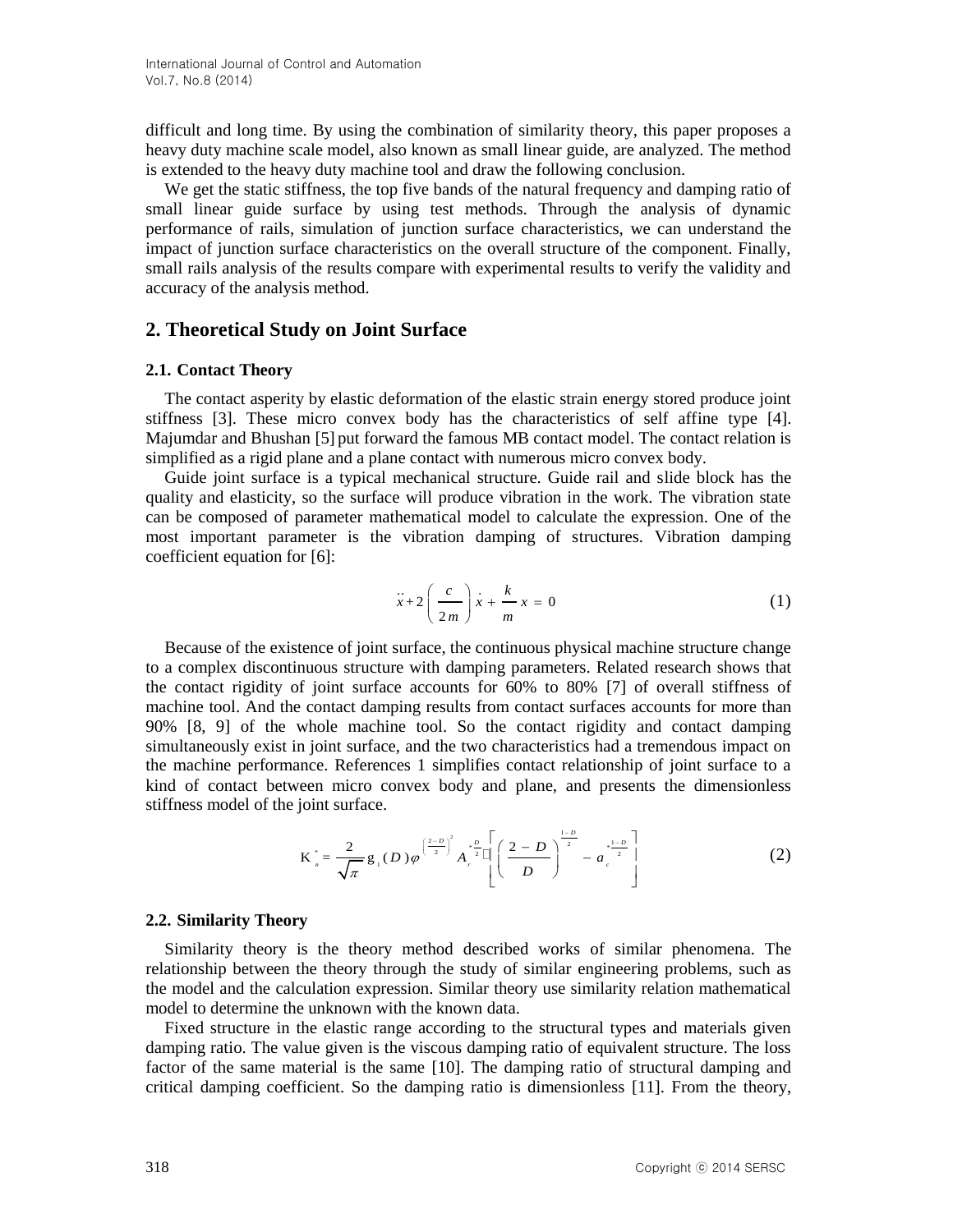structure similar structural materials of the same damping ratio as constant and similar approximation for  $S_{\zeta}=1$ .

In the research on dynamic characteristics of structure, mainly to keep the elastic restoring force and inertia force of the similarity, and obey the similarity criterion:

$$
S_{i}^{2} = S_{i}^{2} S_{\rho} / S_{E}
$$
 (3)

Where  $S_t$  represents the two models at the time of the similarity coefficient,  $S_l$  represents the geometric similarity coefficient,  $S_\rho$  and  $S_E$  represent the density and elastic modulus of the material. If using the same material at the same time range of similar structure, their dynamic similarity relation depends entirely on the geometric similarity[12]. The similarity relation about conclusions of test model can deduce to heavy machine tool combining surface.

According to the mentioned dimension analysis method, the relationship between various physical quantities can be obtained structural dynamic problems involved:

$$
f(\sigma, l, E, \rho, t, u, v, a, g, w) = 0
$$
\n<sup>(4)</sup>

 $l, E, \rho$  respectively represent the physical size, the elastic modulus and density of materials.  $u, v, a, w$  respectively represent the dynamic parameters of displacement, velocity, acceleration and angular frequency,  $g$  for the acceleration of gravity,  $\sigma$  for structure dynamic stress.

We choose the physical quantity of three independent dimensional structure of  $l, E, \rho$ , which the elastic modulus of E with the same stress  $\sigma$  dimension  $E/\rho l$ . has accelerated the dimension. Dimension of other physical quantities can be obtained according to the mathematical transformation of these three independent between physical quantity. According to the similarity of second law:

second law:  
\n
$$
f\left(\frac{\sigma}{E}, \frac{t}{l\sqrt{\rho/ E}}, \frac{u}{l}, \frac{v}{lE/ E}, \frac{a}{E/ E}, \frac{g}{E/ E}/ \frac{a}{l^{-1}E^{0.5} \rho^{-0.5}} \right) = 0
$$
\n(5)

Let C be a similar proportion of the various physical quantities can obtain the relationship

between dynamic function similar to each of the similar constant C:  
\n
$$
C_{\sigma} = C_{\epsilon}, C_{\tau} = C_{\tau} C_{\epsilon}^{-\frac{1}{2}} C_{\rho}^{-\frac{1}{2}}, C_{\mu} = C_{\tau}, C_{\nu} = C_{\epsilon}^{-\frac{1}{2}} C_{\rho}^{-\frac{1}{2}} \tag{6}
$$

$$
C_{a} = C_{E} C_{\rho}^{-1} C_{i}^{-1} = C_{g}, C_{\rho} = C_{E} \frac{\frac{1}{2}}{2} C_{\rho}^{-1/2} C_{i}^{-1}
$$
 (7)

If the test track materials and heavy machine tool guide surface made of the same material will make  $C<sub>i</sub>=1$ , it is difficult to study the dynamic do complete similarity by using the similarity theory<sup>[13]</sup>. There is, according to the characteristics of dynamic analysis:

$$
Cauchy value = \frac{\rho v^2}{E}
$$
 (8)

$$
Froude value = \frac{v^2}{gl} \tag{9}
$$

Cauchy and Froude maintain consistency in kinetic analysis model and real structure. Rail materials used in this experiment is GCr15. Its density is about 7.8e3 kg/m3. The heavy machine tool guideway density is about 7.4e3 kg/m3. The two almost equal can ensure consistent Cauchy constant. When the stress caused by the gravity effect than the inertial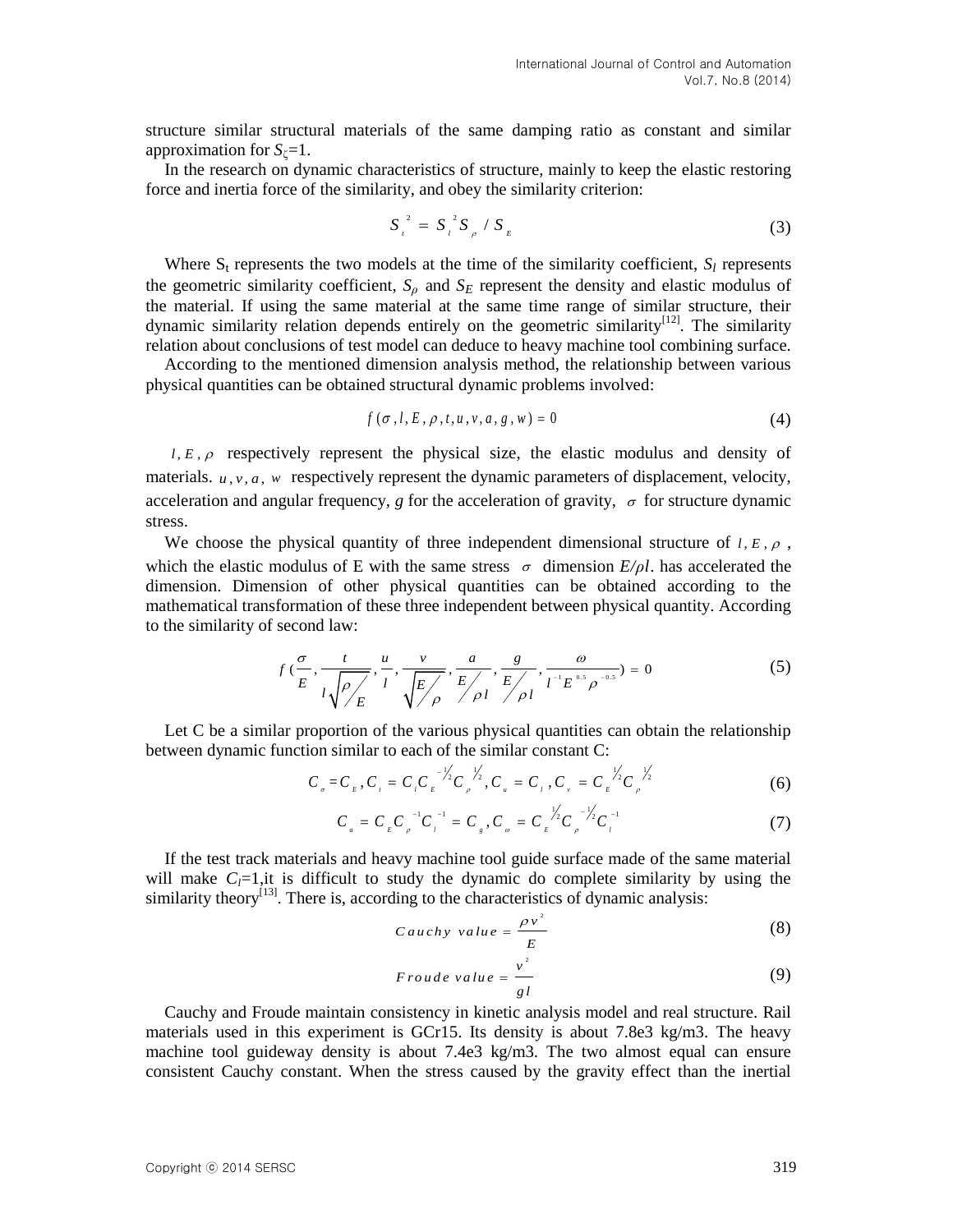force generated stress is much less time, effect of Froude inconsistency brought too small. Therefore this paper ignore gravity effect, is not considering the effect of the Froude constant to complete the simulation of the heavy machine tool surface.

# **3. Experimental Study on Surface Characteristics**

The static stiffness of the rail surface is an important parameter which directly impact on work performance and accuracy of machine tools. Joint surfaces often subjected to face pressure loads on the job, so the key of measurement is compressive stiffness of the joint surfaces. Experimental project specific as follows: Exert force on the slider guide assembly; Changing the power output force and measurement the downward displacement of joint surfaces; Record results and calculate to get the equivalent stiffness of joint surfaces. Figure 1 is required for the static stiffness test equipment.



**Figure 1. Pressure Testing Machine**

This experiment adopts the method of frequency response function. According to the mechanical structure of the relationship between the input and output response to identify modal parameters. The principle is to impose an incentive for mechanical structure and measure the response of the structure at a point, and then use the frequency response analysis software analysis relevant data, through the modal parameters is obtained by modal parameter identification method.

| Normal pressure/ KN                                                | 20. |  |  | -30 |  |
|--------------------------------------------------------------------|-----|--|--|-----|--|
| Measuring displacement/ mm 0.10 0.12 0.13 0.14 0.16 0.17 0.18 0.19 |     |  |  |     |  |

**Table 1. Melting Points and Elemental Analyses**

The experiment support at the bottom of the guide rail component and fixed position of slider, using the modal analysis test chamber, data acquisition and the modal analysis software. Place where the slider test acceleration sensor to measure the structural response. Acceleration sensor measured signal after filtering charge enlarged transmitted to the computer terminal, and the installed inside a computer terminal of the modal analysis software to calculate the modal parameters of the system structure. Laboratory equipment as shown in Figure 2.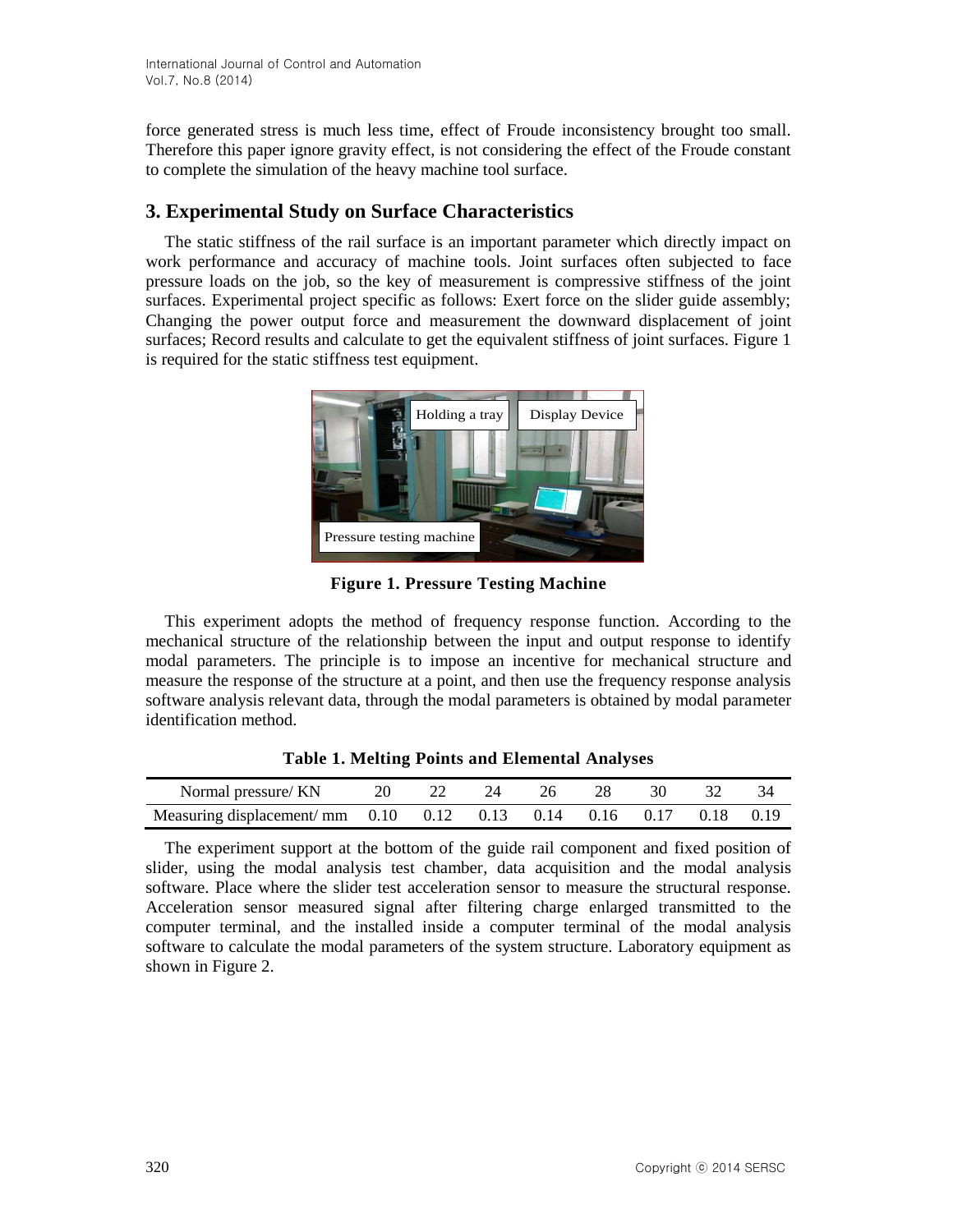

**Figure 2. Modal Instruments**

| steps           |        |       |  |  |
|-----------------|--------|-------|--|--|
| Frequency/Hz    | .540.3 | 24O 1 |  |  |
| damping ratio % | .45    | 50    |  |  |

**Table 2. Guide the First Five Steps Inherent Frequency**

The location of the workbench has certain effects on dynamic characteristics of structure. Slider work in different position of the model is set up to reflect guide in the actual work condition. This is consistent with the guide role conditions in the work load and the biased load.

When dealing with rails models, guide rail and slide block selected mesh with 10 grid nodes tetrahedron element. The unit of ten nodes have along the x, y, z direction of the degrees of freedom. Tetrahedron unit is perfect for dividing irregular 3 d model because it has the displacement characteristics of quadratic function.

Mesh model is done. The displacement constraints imposed on one end of the model according to the guide rail slider component test installation. Enter the solving module and select damping method. Then solve the parameter setting and extract the structure of the top 5 steps modal.

#### **Table 3. Results of the Top 5 Steps Modal in the Middle**

| steps        |        |        |        |        |        |
|--------------|--------|--------|--------|--------|--------|
| Frequency/Hz | 1763.4 | 2692.3 | 4439 Q | 4694.∠ | 4898.2 |

When the slider in the middle position, the first five order modal shape as shown in Figure 3:

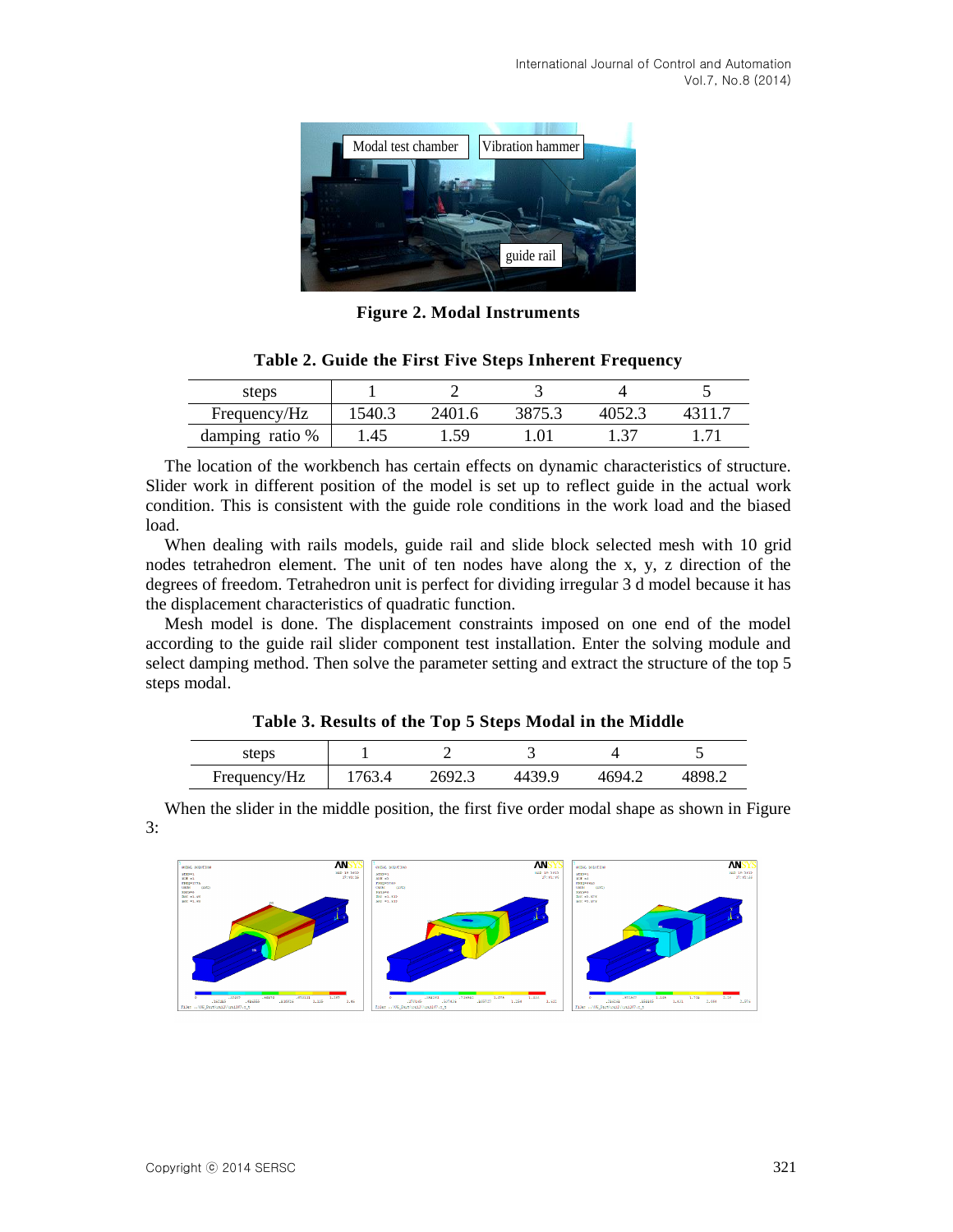

### **Figure 3. The Slide in the Middle Position Corresponding to the First Five Modes**

Modify the relative guide rail sliding block position expression to update the model in a CAD system. We can get the slider on the edge of the geometric model, and the model is imported into ANSYS again. The new model use macro command to mesh subdivision.

Modify Z-axis coordinate parameters in the macro command to the edge slide position of the model parameters [14]. Follow the same process for modal analysis of the model and get the top five steps mode as shown in Table 4.

|  |  |  | Table 4. Results of the Top 5 Steps Modal in the Edge |
|--|--|--|-------------------------------------------------------|
|  |  |  |                                                       |

| steps        |      |     |          |  |
|--------------|------|-----|----------|--|
| Frequency/Hz | 10/0 | ر _ | ١4<br>т. |  |

When the slider at the edge position, the first five order modal shape as shown in Figure 4:



**Figure 4. The First Five Modes Corresponding to the Slider in the Edge**

## **4. Theoretical and Experimental Comparison**

Compare twice of theoretical analysis to get the frequency values and the experimental analysis of frequency values.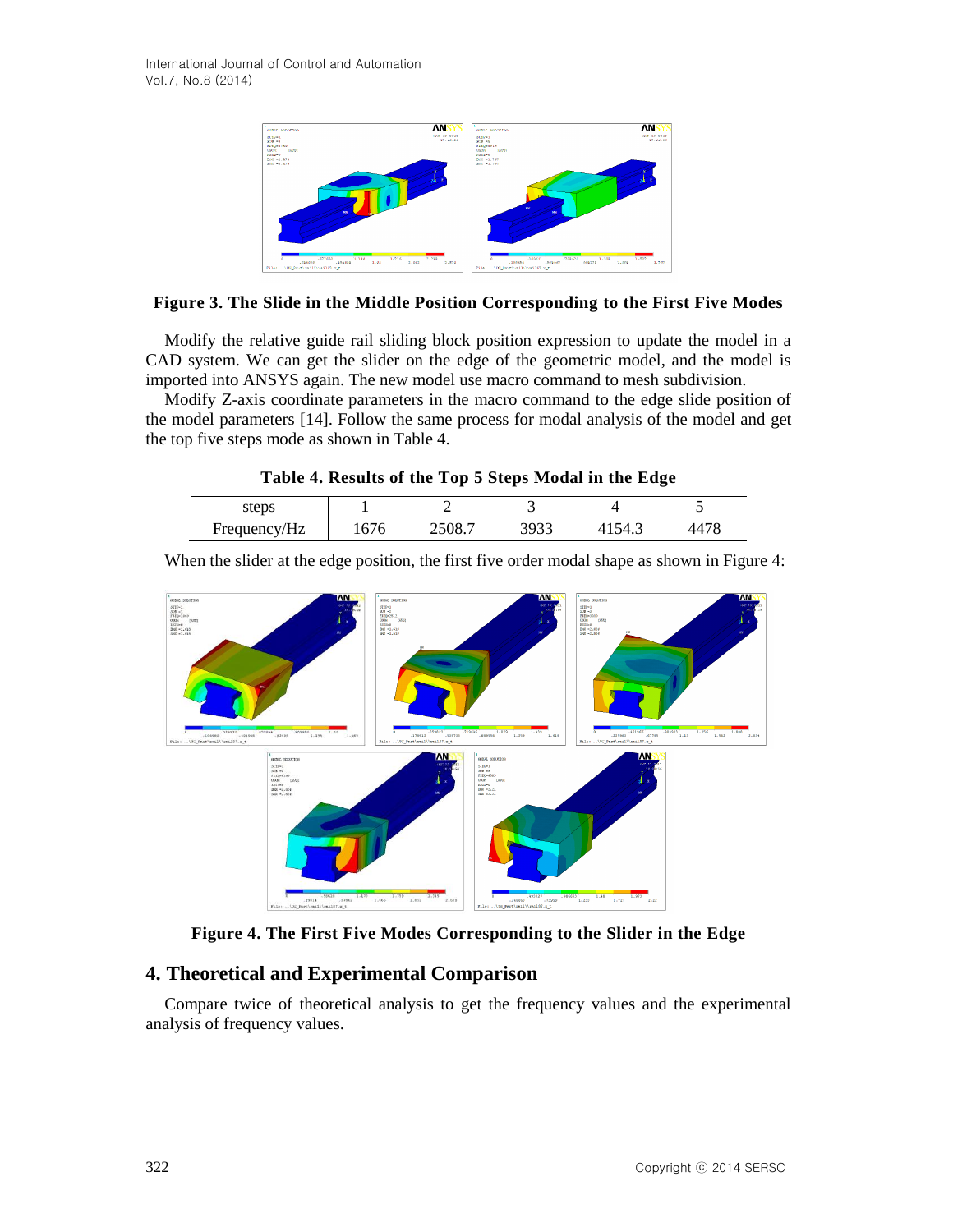| <b>Steps</b> | test frequency/Hz | Simulation of the<br>middle frequencies/Hz | Test and intermediate<br>position error% |
|--------------|-------------------|--------------------------------------------|------------------------------------------|
|              | 1540.3            | 1763.4                                     | 12.65                                    |
| 2            | 2401.6            | 2692.3                                     | 10.80                                    |
| 3            | 3875.3            | 4439.9                                     | 12.72                                    |
|              | 4052.3            | 4694.2                                     | 13.67                                    |
|              | 4311.7            | 4898.2                                     | 1197                                     |

| Table 5. When the Slider at the Middle Position, Comparing the Theoretical |
|----------------------------------------------------------------------------|
| <b>Results with the Experimental Results</b>                               |

**Table 6. When the Slider at the Edge Position, Comparing the Theoretical Results with the Experimental Results**

| <b>Steps</b> | test frequency/Hz | Simulation of edge<br>frequencies/Hz | Test and edge<br>position error% |
|--------------|-------------------|--------------------------------------|----------------------------------|
|              | 1540.3            | 1676                                 | 8.10                             |
|              | 2401.6            | 2508.7                               | 4.27                             |
| 3            | 3875.3            | 3875.3                               | 4.01                             |
|              | 4052.3            | 4154.3                               | 2.46                             |
|              | 4311.7            | 4478                                 | 3 71                             |



**Figure 5. Comparison of Test Results and the Two Simulation Results**

We can see from Table 5, there are certain error analysis results with the experimental results. But the error value is stable, the results of two kinds of trend are also the same. According to the relative error formula:

$$
\varepsilon = \frac{|\Delta x_1|}{x_0} \times 100 \quad \% = \frac{|x_1 - x_0|}{x_0} \times 100 \quad \% \tag{10}
$$

The overall error of the average percentage is  $10.80\% \sim 13.67\%$ . While the table 6, the results of simulation and experiment result error maintained at 2.46%~ 8.10%. The modal test of guide joint surface is a direct means of verifying finite element modeling and modal analysis accuracy. Theoretical calculation results and the dynamic testing results are basically identical, so the guide joint surface model is reliable.